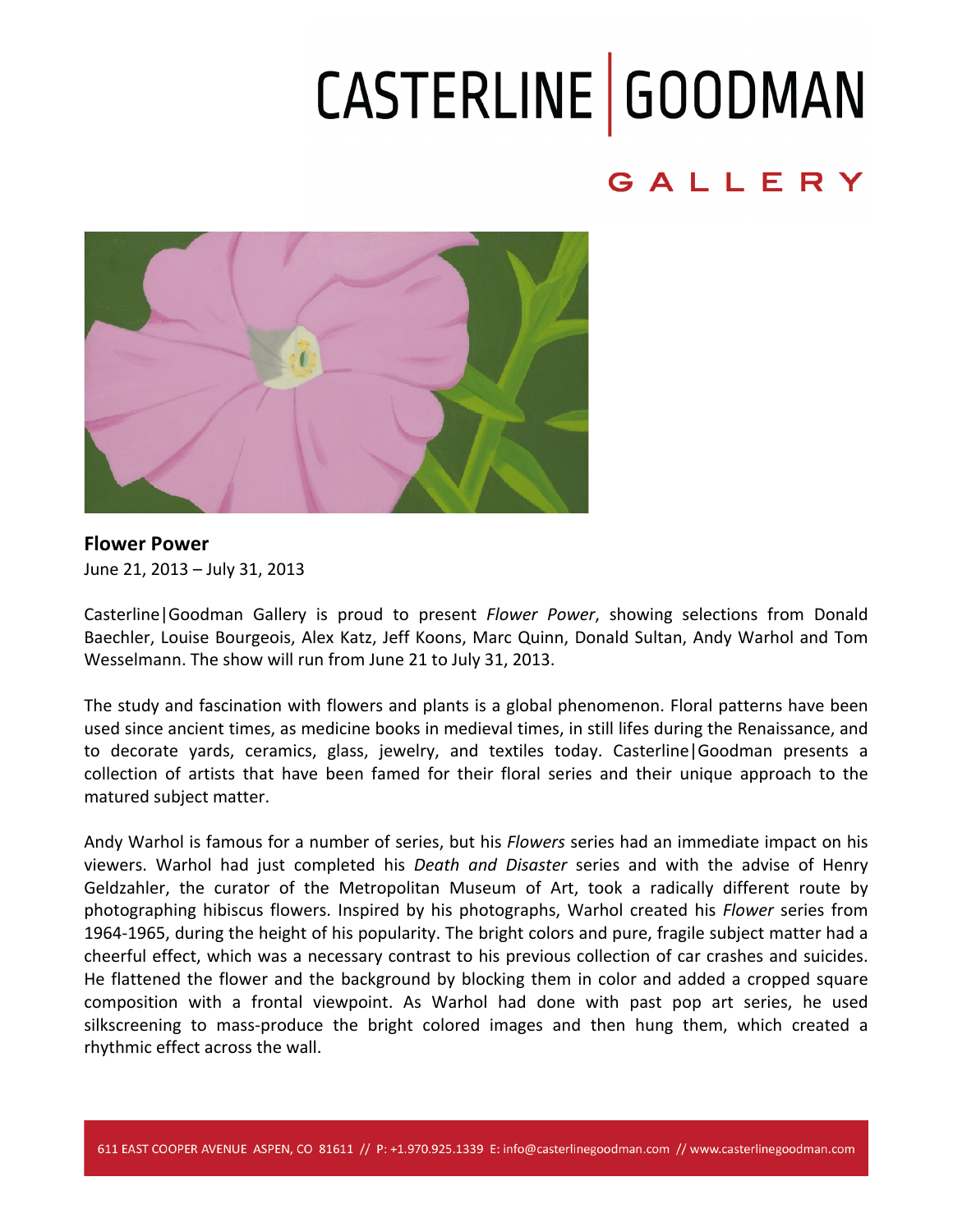# CASTERLINE GOODMAN

#### GALLERY

Donald Baechler, a contemporary artist known for his child-like paintings and sculptures, was also inspired from photographs. He collected them over his lifetime; yet, out of a couple hundred photos, he only uses one or two. Baechler says, "It's necessary to accumulate all of these things to get to the point of what's important." Like Warhol's *Flowers*, Baechler's bright flower compositions have had a cheerful, calming affect on his audience. Steven Vincent in Art in America wrote on Baechler by stating, "Like Art Brut, Donald Baechler's seemingly ingenuous depictions of everyday objects and simple figures succeed in large part by tapping into our Nostalgia for childhood, that period of life before the riveting onset of self-consciousness and guilt." Casterline Goodman is showing Baechler's *Yellow Rose*, *Rose*, and *Rose with Spoons*, which display a large central flower with a collaged background inspired from his photographs.

Alex Katz is a painter known for his portraiture, but began painting from nature while he studied at the Skowhegan School of Painting and Sculpture in Maine. Every year following, Katz would travel from his loft in SoHo to his  $19<sup>th</sup>$  century farmhouse in Maine to work. Katz was inspired by the freedom and spontaneity of nature as well as Jackson Pollock's use of space, which lead him to paint a series of allover tree paintings. After his retrospective at the Whitney Museum of American Art in 1986, he gave his full attention to the environmental flower and landscape paintings. Casterline Goodman has put together an impressive collection of his flowers and landscapes over the past decade featuring Katz's *Tan Woods*, *Tiger Lily*, *Red Roses*, *Lily 1*, and *Pink Petunia #2*.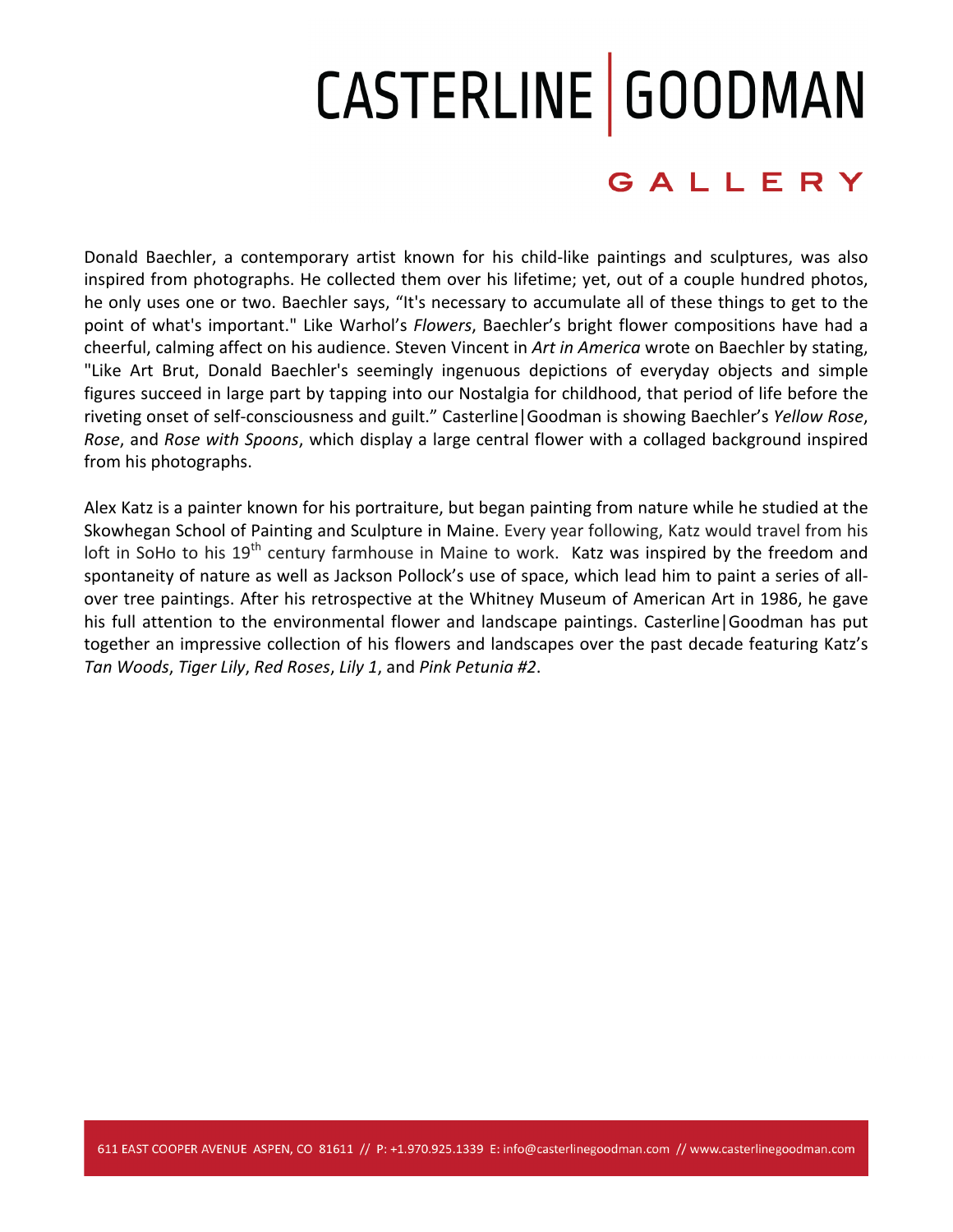## CASTERLINE GOODMAN

#### GALLERY



**American Pop** December 21, 2012 - February 1, 2013

611 EAST COOPER AVENUE ASPEN, CO 81611 // P: +1.970.925.1339 E: info@casterlinegoodman.com // www.casterlinegoodman.com